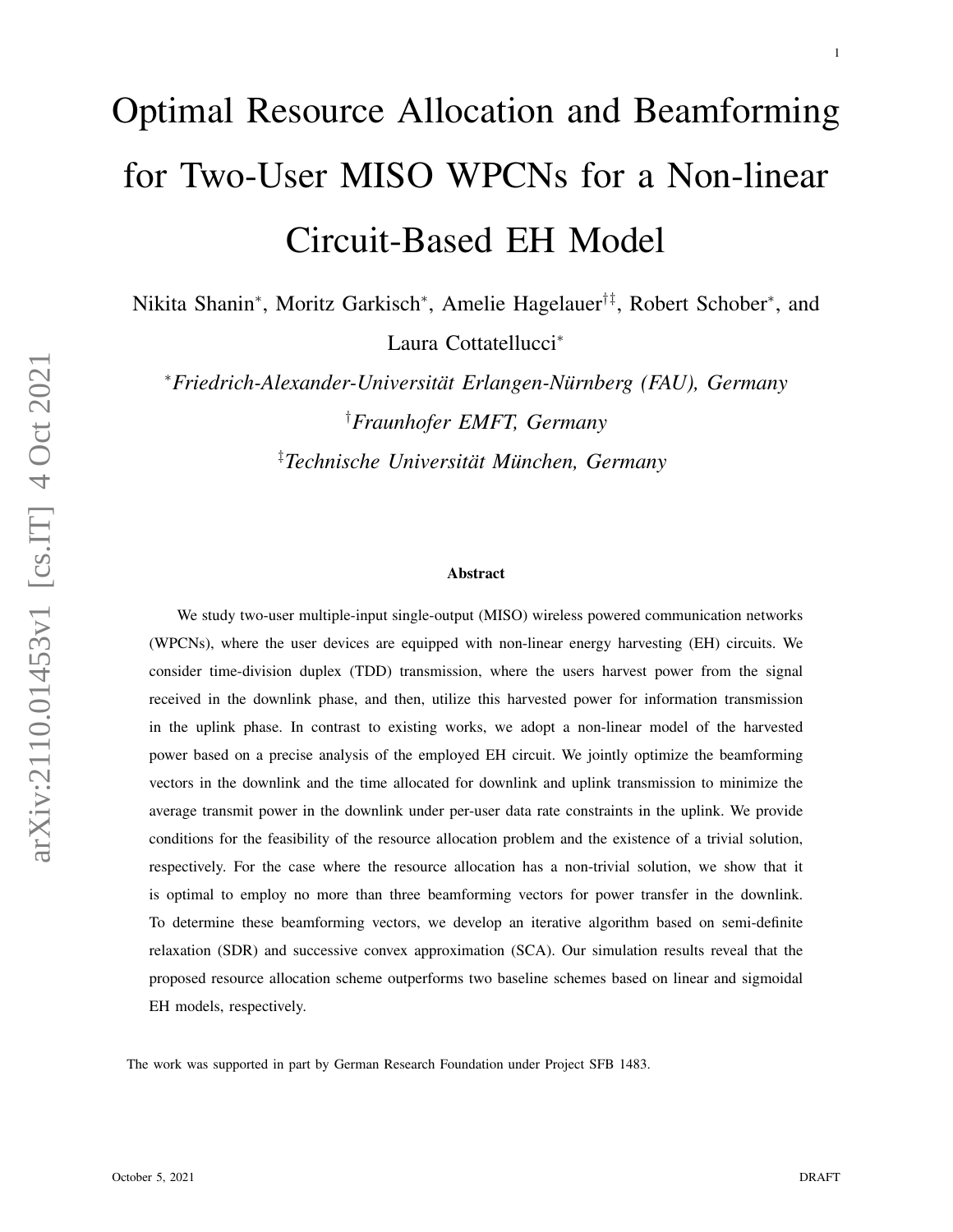# I. INTRODUCTION

The growth of the number of low-power Internet-of-Things (IoT) devices has fuelled a significant interest in wireless powered communication networks (WPCNs) that enable energysustainable communication with such devices [1]–[5]. A typical WPCN comprises a base station (BS) that broadcasts a radio frequency (RF) signal to the user devices in the downlink [1], [2]. The users are equipped with energy harvesting (EH) circuits that extract the received RF energy. The collected energy is then used for information transmission in the uplink [1], [2].

A WPCN employing multiple antennas at the BS was considered in [3]. The authors optimized the beamforming vectors and transmit powers for maximization of the total throughput in the uplink. Although the results in [3] provide insights for WPCN design, they are based on a linear EH model, whereas the experiments in [6] and [7] showed that typical EH circuits are non-linear. In order to take the non-linearities of EH circuits into account, the authors in [8] proposed a practical EH model based on a parametrized sigmoidal function of the average power of the received RF signal. This model was utilized for the analysis of multi-antenna WPCNs in [4], where the authors optimized the covariance matrix of the transmit symbol vectors in the downlink for maximization of the sum information rate in the uplink. Since the EH model in [8] characterizes only the *average* harvested power at the user devices, the WPCN design in [4] does not fully capture the non-linearity of the EH circuits. Therefore, based on an accurate analysis of a typical EH circuit, the authors in [9] developed a precise EH model that maps the *instantaneous* received RF power to the *instantaneous* harvested power. Based on this model, the authors in [10] considered multi-user multi-antenna wireless power transfer (WPT) systems and showed that the optimal transmit strategy that maximizes a weighted sum of the average harvested powers at EH nodes employs multiple beamforming vectors at the BS.

The main contributions of this paper can be summarized as follows. We consider a two-user multiple-input single-output (MISO) WPCN, where the EH at the user devices is characterized by the non-linear circuit-based EH model developed in [9]. We formulate an optimization problem to minimize the average transmit power in the downlink under per-user rate constraints in the uplink. We provide conditions for the feasibility of the optimization problem and the existence of a trivial solution, respectively. Next, when the problem is feasible and has a non-trivial solution, we show that three beamforming vectors are sufficient for optimal transmission in the downlink. To determine these beamforming vectors, we design an iterative algorithm based on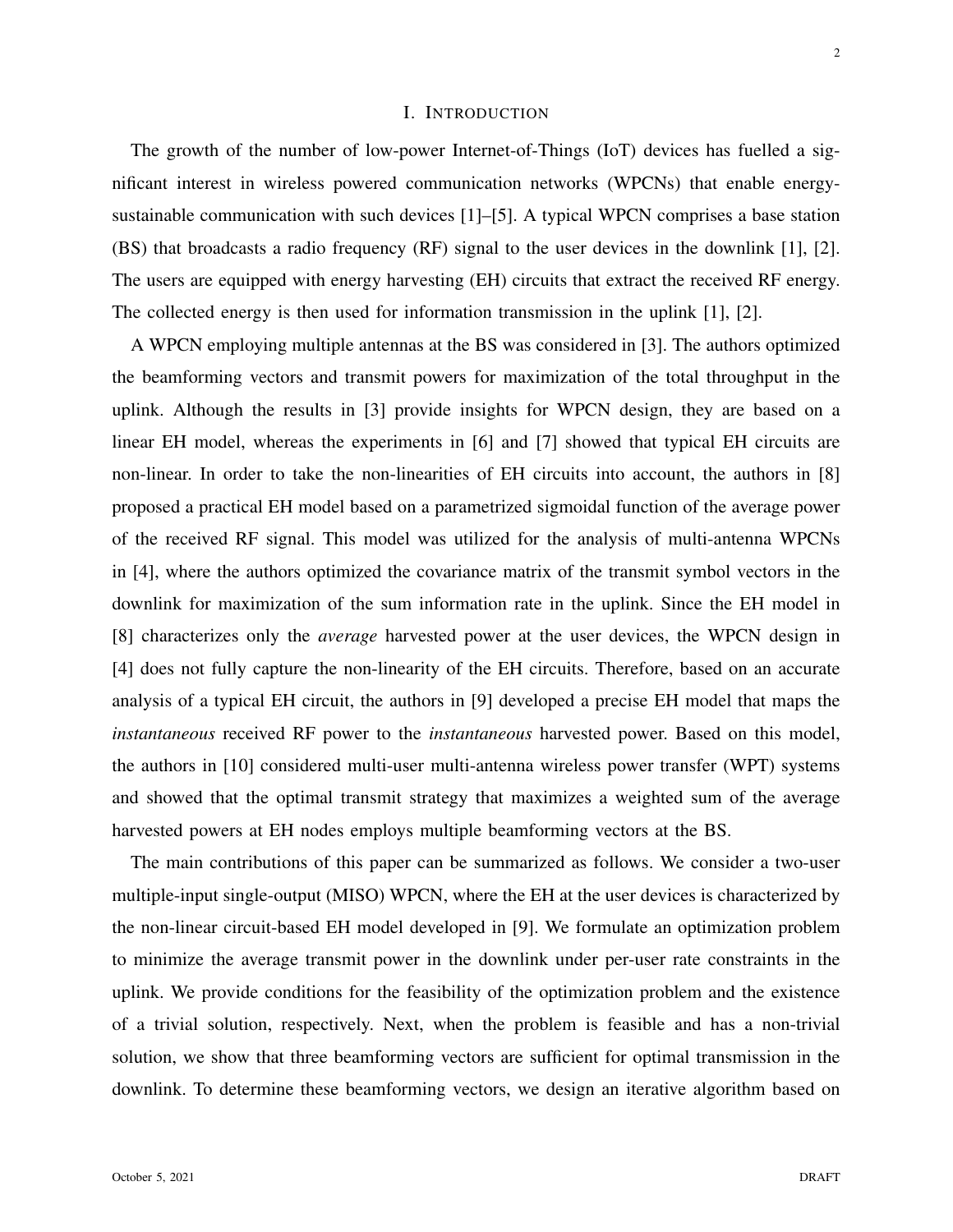

Fig. 1. Structure of a time frame of length  $T_f$ .

semi-definite relaxation (SDR) and successive convex approximation (SCA) [11]. Our simulation results demonstrate that the proposed approach significantly outperforms two baseline schemes that are based on the linear and sigmoidal EH models in [3] and [4], respectively.

Throughout this paper, we use the following notations. Bold upper case letters  $X$  represent matrices. Bold lower case letters x stand for vectors and  $x_i$  is the i<sup>th</sup> element of x.  $\boldsymbol{X}^H$  denotes the Hermitian transpose of matrix X.  $||x||_2$  represents the L<sub>2</sub>-norm of x. The sets of complex and real numbers are denoted by  $\mathbb C$  and  $\mathbb R$ , respectively. The real part of a complex number is denoted by  $\mathcal{R}\{\cdot\}$ .  $I_K$  stands for the square identity matrix of size K. The imaginary unit is denoted by j.

#### II. SYSTEM MODEL

We consider a MISO WPCN, where  $K = 2$  single-antenna users are equipped with EH circuits [9] and  $N_t \ge K$  antennas are employed at the BS. We adopt time-division duplex (TDD) transmission and assume that each time frame of length  $T_f$  is divided into two subframes, as shown in Fig. 1. In the first subframe of length  $\bar{\tau}T_f$ ,  $\bar{\tau} \in [0,1)$ , the BS transmits a power-carrying RF signal to the user devices, which harvest the received power. In the subsequent subframe of length  $(1 - \overline{\tau})T_f$ , this harvested power is utilized for information transmission in the uplink. We assume that the channels between the BS and the user devices are constant for the duration of a time frame. Furthermore, we denote the channel between the BS and user  $k \in \{1,2\}$  by  $h_k \in \mathbb{C}^{N_t}$  and assume that it is perfectly known at the BS.

### *A. Downlink Phase*

In the downlink, the BS broadcasts a pulse-modulated RF signal, whose equivalent complex baseband representation is modelled as  $x(t) = \sum_{n=1}^{N} x_n \psi_n(t)$ , where  $\psi_n(t) = \prod_{n=1}^{\infty} \frac{t}{T_n} \frac{\sum_{k=0}^{n-1} \tau_k}{\tau_n}$  $\frac{\sum_{k=0} \tau_k}{\tau_n}$ is the transmit pulse,  $\tau_0 = 0$ ,  $\Pi(t)$  is a rectangular function that takes value 1 if  $t \in [0, 1)$  and 0, otherwise,  $x_n \in \mathbb{C}^{N_t}$  is the symbol vector transmitted in time slot  $n \in \{1, 2, \cdots, N\}$ , and N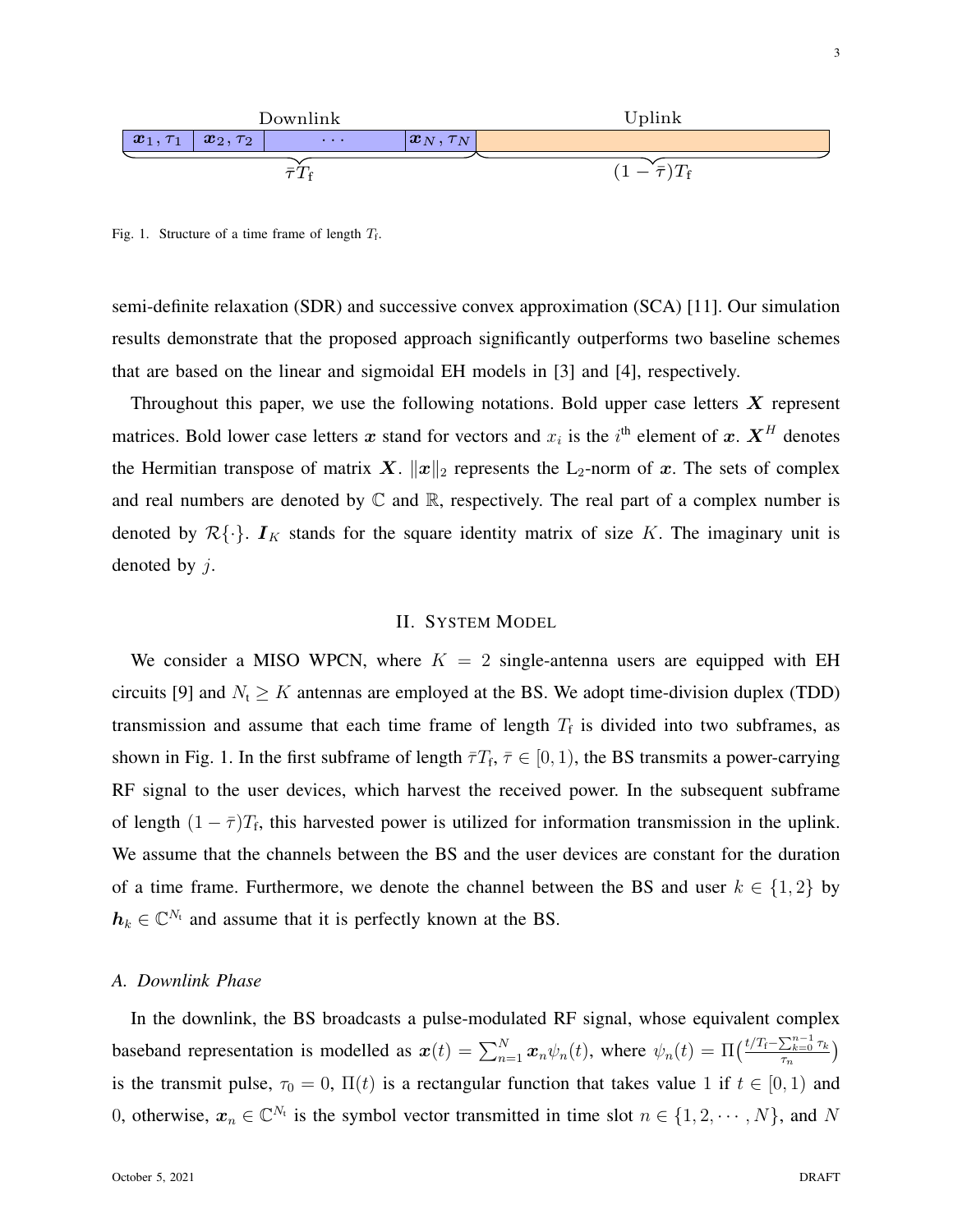is the number of employed symbol vectors, see Fig. 1. Here,  $\tau_n$  is the portion of the time frame of length  $T_f$  utilized for the transmission of symbol vector  $x_n$  with  $\sum_{n=1}^{N} \tau_n = \overline{\tau}$ . Thus, the RF signal received at user  $k \in \{1,2\}$  is given by  $z_k^{\text{RF}}(t) = \sqrt{2\mathcal{R}} \Big\{ \mathbf{h}_k^H \mathbf{x}(t) \exp(j2\pi f_c t) \Big\}$ , where  $f_c$ denotes the carrier frequency. Similar to [9], the noise received at the users is neglected since its contribution to the harvested power is negligible.

To harvest power, the users are equipped with identical non-linear EH circuits. We denote the power harvested at user k in time slot n by  $\rho_{k,n}$  and, as in [9] and [12], model it by a non-linear monotonic non-decreasing function  $\phi(\cdot)$  of the instantaneous received power. Thus,  $\rho_{k,n} = \phi(|z_{k,n}|^2)$  with  $z_{k,n} = \mathbf{h}_k^H \mathbf{x}_n$  and  $\phi(\cdot)$  is given by [9]:

$$
\phi(|z|^2) = \min{\left\{\varphi(|z|^2), \varphi(A_s^2)\right\}},\tag{1}
$$

$$
\varphi(|z|^2) = \lambda \Big[ \mu^{-1} W_0 \Big( \mu \exp(\mu) I_0 \Big( \nu \sqrt{2|z|^2} \Big) - 1 \Big)^2 \Big], \tag{2}
$$

where  $W_0(\cdot)$  is the principle branch of the Lambert-W function,  $I_0(\cdot)$  is the modified Bessel function of the first kind and order zero, and  $\lambda, \mu$ , and  $\nu$  are parameters of the EH circuit that depend on the circuit elements but not on the received signal. Since practical EH circuits are driven into saturation for large input powers [8], [9],  $\phi(\cdot)$  in (1) is bounded, i.e.,  $\phi(|z|^2) \leq$  $\phi(|A_s|^2)$ ,  $\forall z \in \mathbb{C}$ , where  $A_s$  is the minimum input signal magnitude level at which the output power starts to saturate. Hence, the average power harvested at user  $k \in \{1,2\}$  in the downlink can be expressed as follows:

$$
p_k^d = \sum_{n=1}^N \tau_n \phi\big(|\boldsymbol{h}_k^H \boldsymbol{x}_n|^2\big) \tag{3}
$$

Finally, we assume that user  $k$  is equipped with a rechargeable built-in battery having initial energy  $q_k$ , which is known to the BS. Thus, at the end of the downlink phase, the amount of energy available at user k is given by  $E_k = q_k + p_k^d T_f$ .

#### *B. Uplink Phase*

In the uplink, user  $k \in \{1,2\}$  transmits information symbols  $s_k$  with zero mean and unit variance to the BS utilizing a portion of the available energy  $E_k$ . Assuming uplink-downlink reciprocity of the channel, the symbol vector  $r \in \mathbb{C}^{N_t}$  received at the BS in the scheduled time slot is given by

$$
\boldsymbol{r} = \sum_{k=1}^{K} \boldsymbol{h}_k \sqrt{p_k^{\mathrm{u}}} s_k + \boldsymbol{n}, \tag{4}
$$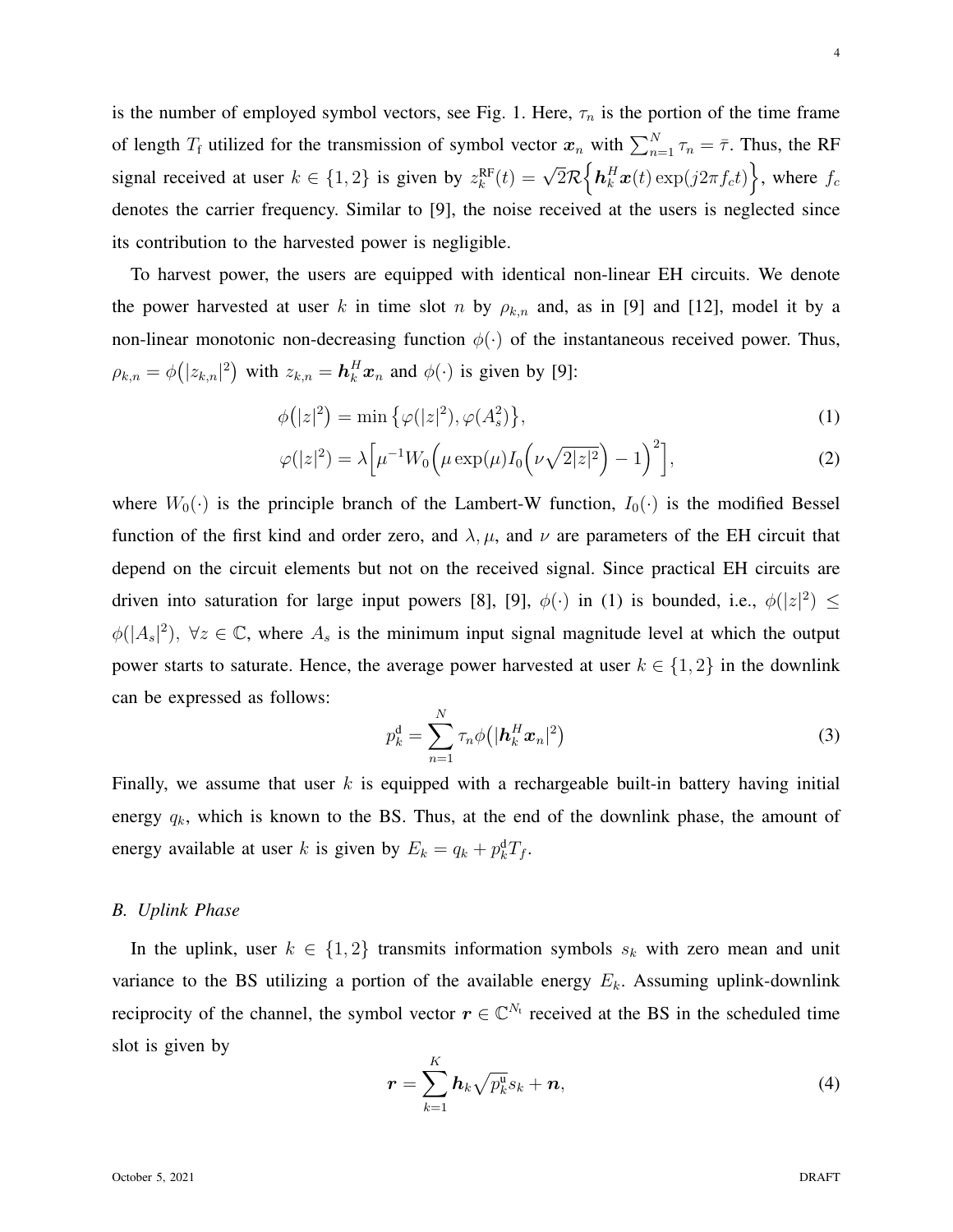where  $p_k^u$  is the power utilized by user k for information transmission and  $n \in \mathbb{C}^{N_t}$  is an additive white Gaussian noise (AWGN) vector with zero mean and covariance matrix  $\sigma^2 I_{N_t}$ . Since we have  $N_t \geq K$ , we can adopt zero forcing (ZF) equalization to suppress the inter-user interference at the BS. Hence, the detected information symbol  $\hat{s}_k$  of user k can be expressed as follows:

$$
\hat{s}_k = \mathbf{f}_k \mathbf{r} = \sqrt{p_k^{\mathrm{u}}} s_k + \tilde{n}_k,\tag{5}
$$

where  $\tilde{n}_k = f_k n$  is the equivalent AWGN with variance  $\tilde{\sigma}_k^2 = ||f_k||_2^2 \sigma^2$  for user k at the BS. Here, equalization vector  $f_k \in \mathbb{C}^{N_t}$  is the  $k^{\text{th}}$  row of matrix  $\boldsymbol{F} = (\boldsymbol{H}^H \boldsymbol{H})^{-1} \boldsymbol{H}^H$  with  $\boldsymbol{H} = [\boldsymbol{h}_1 \ \boldsymbol{h}_2]$ . Finally, the data rate of user k is given by  $R_k = (1 - \overline{\tau}) \log_2(1 + \Gamma_k)$ , where  $\Gamma_k = p_k^{\mu}/\tilde{\sigma}^2$  is the signal-to-noise ratio (SNR).

# III. PROBLEM FORMULATION AND SOLUTION

In this section, we develop a resource allocation algorithm for the considered MISO WPCN.

### *A. Problem Formulation*

We formulate the following non-convex optimization problem:

$$
\underset{\substack{\boldsymbol{\tau}, \bar{\boldsymbol{\tau}} \in [0,1), \\ \boldsymbol{X}, \boldsymbol{p}^{\mathrm{u}}, N}}{\text{minimize}} P_{\text{DL}} \tag{6a}
$$

$$
subject to R_k \ge R_k^{\text{req}}, \forall k \tag{6b}
$$

$$
(1 - \bar{\tau})p_k^{\mathrm{u}} T_f \le E_k, \forall k \tag{6c}
$$

$$
\sum_{n=1}^{N} \tau_n = \bar{\tau},\tag{6d}
$$

where we jointly optimize  $\bar{\tau}$ ,  $\tau = [\tau_1, \tau_2 \cdots \tau_N]$ , the uplink transmit powers  $p^u = [p_1^u, p_2^u]$ , symbol vectors  $x_n$  collected in  $X = [x_1 \ x_2 \ \cdots \ x_N]$ , and the number of time slots N. In (6), we minimize the average transmit power in the downlink  $P_{DL} = \sum_{n} \tau_n ||x_n||_2^2$  under per-user rate constraints in the uplink in (6b), where  $R_k^{\text{req}}$  $\frac{eq}{k}$  is the minimum required rate of user k. Here, (6c) and (6d) ensure that the transmit energy consumed by user  $k$  in the uplink does not exceed  $E<sub>k</sub>$  and the obtained resource allocation is feasible, respectively. We note that in contrast to the WPCN design in [3] and [4], where covariance matrix  $\tilde{\bm{X}} = \sum_{n=1}^{N} \frac{\tau_n}{\bar{\tau}}$  $\frac{\sigma_n}{\bar{\tau}} x_n x_n^H$  was optimized, the EH model in (1) characterizes the instantaneous harvested power and enables the optimization of individual transmit symbol vectors  $x_n$  in (6).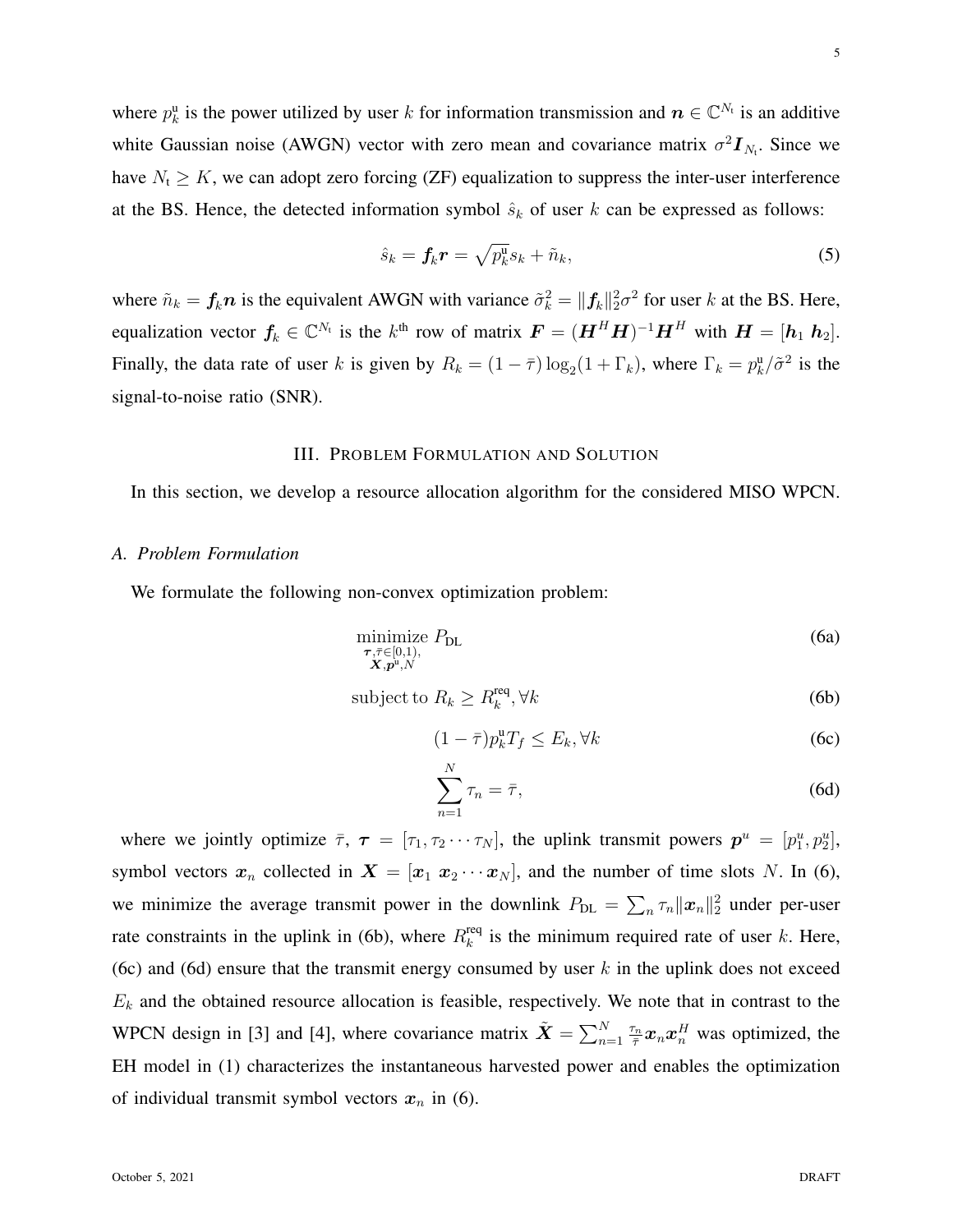6

 $\blacksquare$ 

## *B. Characterization of Optimal Solution*

In the following propositions, we provide a feasibility condition and characterize the optimal solution of (6).

**Proposition 1.** *Problem (6) is feasible if and only if*  $\exists \bar{\tau} \in [0, 1)$ *, such that the following condition holds*  $\forall k \in \{1, 2\}$ :

$$
f_k(\bar{\tau}) \triangleq \frac{1 - \bar{\tau}}{\bar{\tau}} \Big[ 2^{\frac{R_k^{req}}{1 - \bar{\tau}}} - 1 \Big] \tilde{\sigma}^2 - \frac{q_k}{T_f \bar{\tau}} \le \phi(A_s^2). \tag{7}
$$

*Proof.* Please refer to Appendix A.

Proposition 2. *If the following conditions hold*:

$$
\left[2^{R_k^{\text{req}}} - 1\right] \tilde{\sigma}^2 < \frac{q_k}{T_f}, \forall k \in \{1, 2\},\tag{8}
$$

*problem* (6) is feasible and the optimal solution is trivial<sup>1</sup>:  $\bar{\tau}^* = 0, N^* = 0, \tau^* = 0, \mathbf{x}^* = \mathbf{0}$ ,  $p_k^{u^*} = [2^{R_k^{req}} - 1] \tilde{\sigma}^2, \forall k \in \{1, 2\}.$ 

*Proof.* Please refer to Appendix B.

Proposition 3. *If problem (6) is feasible and conditions (8) do not hold, the optimal number of transmit symbol vectors is*  $N^* \leq 3$  *and*  $\bar{\tau}^* \in [\bar{\tau}^{\min}, \bar{\tau}^{\max}]$  *with*  $\bar{\tau}^{\max} = \max{\{\bar{\tau}_1^{\max}, \bar{\tau}_2^{\max}\}}$  *and*  $\bar{\tau}^{\min} = \max\{\bar{\tau}_1^{\min}, \bar{\tau}_2^{\min}\}\$ . Here, for  $k \in \{1, 2\}$ ,  $\bar{\tau}_k^{\max}$  is the solution of the following equation:

$$
2^{\frac{R_k^{\text{req}}}{1-\bar{\tau}_k^{\text{max}}}} \ln 2R_k^{\text{req}} \tilde{\sigma}^2 = f_k(\bar{\tau}_k^{\text{max}}) + \frac{q_k}{T_f}
$$
(9)

*and*  $\bar{\tau}_k^{\min} = \min{\{\bar{\tau} : f(\bar{\tau}) = \phi(A_s^2)\}}.$ 

*Proof.* Please refer to Appendix C.

Proposition 1 shows that problem (6) is feasible if and only if the power required for uplink transmission with rate  $R_k^{\text{req}}$ <sup>req</sup> is not greater than  $\phi(A_s^2)$  for all  $k \in \{1,2\}$ . Next, Proposition 2 reveals that no power transfer in the downlink is needed if the available power  $q_k$  is sufficient for transmission at the data rate required for each user. Finally, as shown in Proposition 3, if the problem is feasible and the solution is non-trivial, the optimal number of time slots satisfies  $N^* \leq 3$  and the optimal length of the downlink subframe  $\bar{\tau}^* \in [\bar{\tau}^{\min}, \bar{\tau}^{\max}]$ . In the following, we consider the case, where problem (6) is feasible and has a non-trivial solution.

<sup>&</sup>lt;sup>1</sup>We note that the trivial solution of problem (6) is not unique. Here, we provide the energy efficient solution with the minimum feasible  $p_k^{\mathrm{u}}, \forall k$ .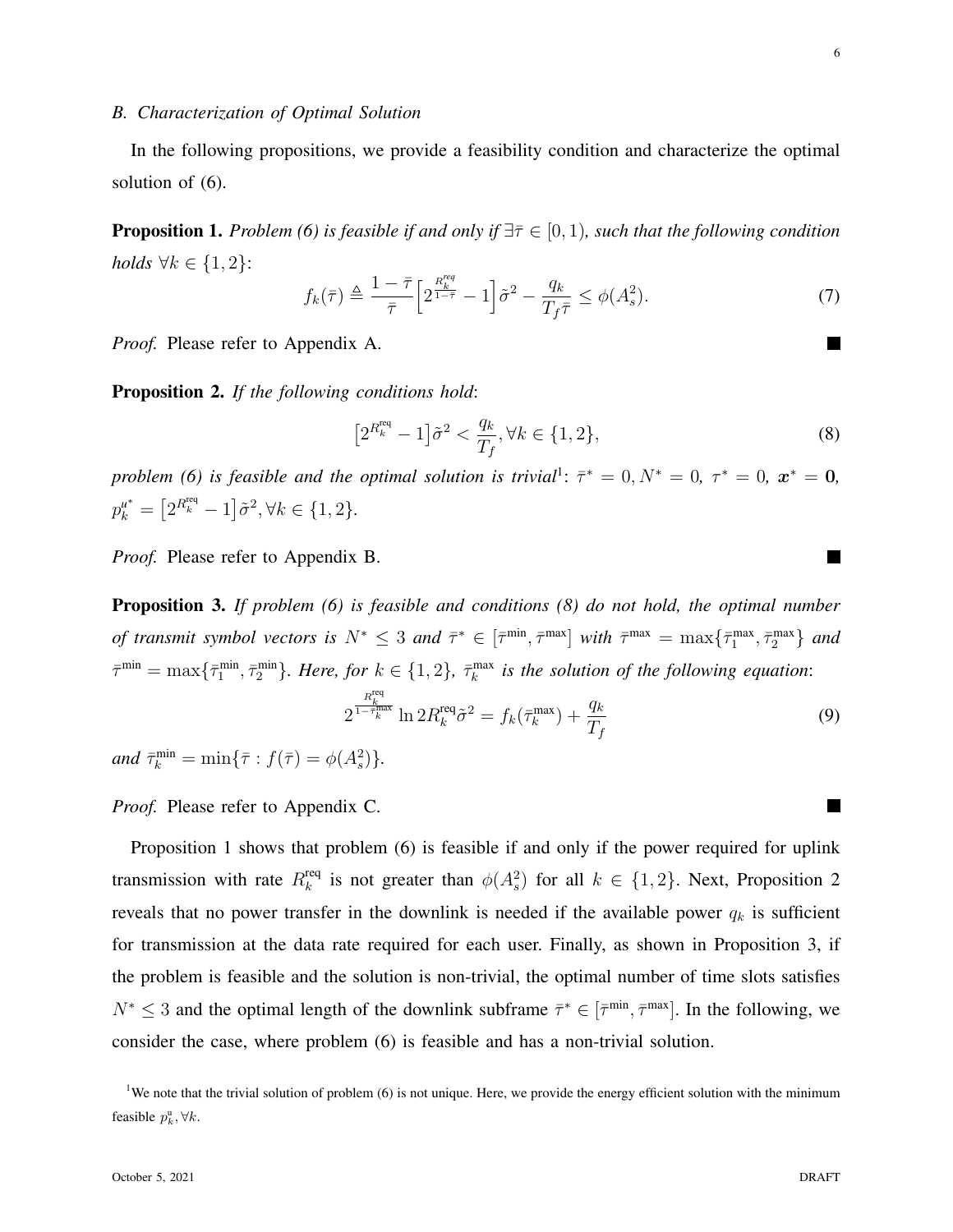We note that the functions that appear in (6) are invariant with respect to a scalar phase rotation of the symbol vectors in  $X$ . Hence, for the solution of  $(6)$ , the transmit symbol vectors can be decomposed as  $x_n = w_n d_n$ ,  $n \in \{1, 2, 3\}$ , where  $w_n$  are beamforming vectors rotated by unit-norm symbols  $d_n = \exp(j\theta_n)$  with arbitrary phases  $\theta_n$ .

## *C. Reformulation of Optimization Problem*

Next, we determine the optimal fraction  $\bar{\tau}^*$  using a one-dimensional grid search as  $\bar{\tau}^*$  =  $\arg \min_{\bar{\tau} \in [\bar{\tau}^{\min}, \bar{\tau}^{\max}]} P_{\text{DL}}^{*}(\bar{\tau}), \text{ where}$ 

$$
P_{\rm DL}^*(\bar{\tau}) = \min_{\mathcal{F}} \{ P_{\rm DL} \} \tag{10}
$$

with  $\mathcal{F} = {\{\bar{W}, p^u, \tau : (6b), (6c), (6d)\}\}$  and  $\bar{W} = [w_1 \ w_2 \ w_3]$ . In order to solve (10), we equivalently reformulate constraints (6b) and (6c) as follows:

$$
p_k^{\mathbf{u}} \ge p_k^{\text{req}}, \ \forall k,\tag{11}
$$

$$
p_k^{\mathrm{u}} \le \bar{q}_k / T_{\mathrm{f}} + p_k^{\mathrm{d}} \bar{\bar{\tau}}, \ \forall k,\tag{12}
$$

respectively, where  $\rho_k^{\text{req}} = (2^{\gamma_k^{\text{req}}} - 1)\tilde{\sigma}_k^2$ ,  $\bar{q}_k = \frac{q_k}{(1 - 1)^k}$  $\frac{q_k}{(1-\bar{\tau})}$ , and  $\bar{\bar{\tau}} = (1-\bar{\tau})^{-1}$ . Here,  $\gamma_k^{\text{req}} = \frac{R_k^{\text{req}}}{1-\bar{\tau}}$  is the equivalent rate required by user  $k$ . Thus, we can equivalently reformulate optimization problem (10) as follows:

$$
\underset{\substack{\beta,p^0,W_1,\\W_2,W_3}}{\text{minimize}} \ \bar{\tau} \sum_{n=1}^3 \beta_n \text{Tr}\{\mathbf{W}_n\} \tag{13a}
$$

subject to rank $\{W_n\} \leq 1, W_n \in S_+, \forall n$  (13b)

(6d), (11), (12)

where  $\beta = [\beta_1, \beta_2, \beta_3]^\top$ ,  $\beta_n = \frac{\tau_n}{\bar{\tau}} \geq 0$ ,  $W_n = w_n w_n^H$ ,  $n \in \{1, 2, 3\}$ , and  $S_+ \subset \mathbb{C}^{N_t \times N_t}$ denotes the set of positive semidefinite matrices. Here, the harvested power is given by  $p_k^d =$  $\bar{\tau}\sum_{n=1}^3 \beta_n \phi(h_k^H W_n h_k)$ . Problem (13) is still non-convex due to the non-convexity of constraints (12) and (13b).

#### *D. Suboptimal Iterative Solution*

In the following, we design an iterative algorithm to solve (13). First, we drop the rank-1 constraint in (13b). Next, we note that the EH circuits of the user devices are not driven into saturation if

$$
\boldsymbol{h}_k^H \boldsymbol{W}_n \boldsymbol{h}_k \le A_s^2, \ \forall n, k. \tag{14}
$$

7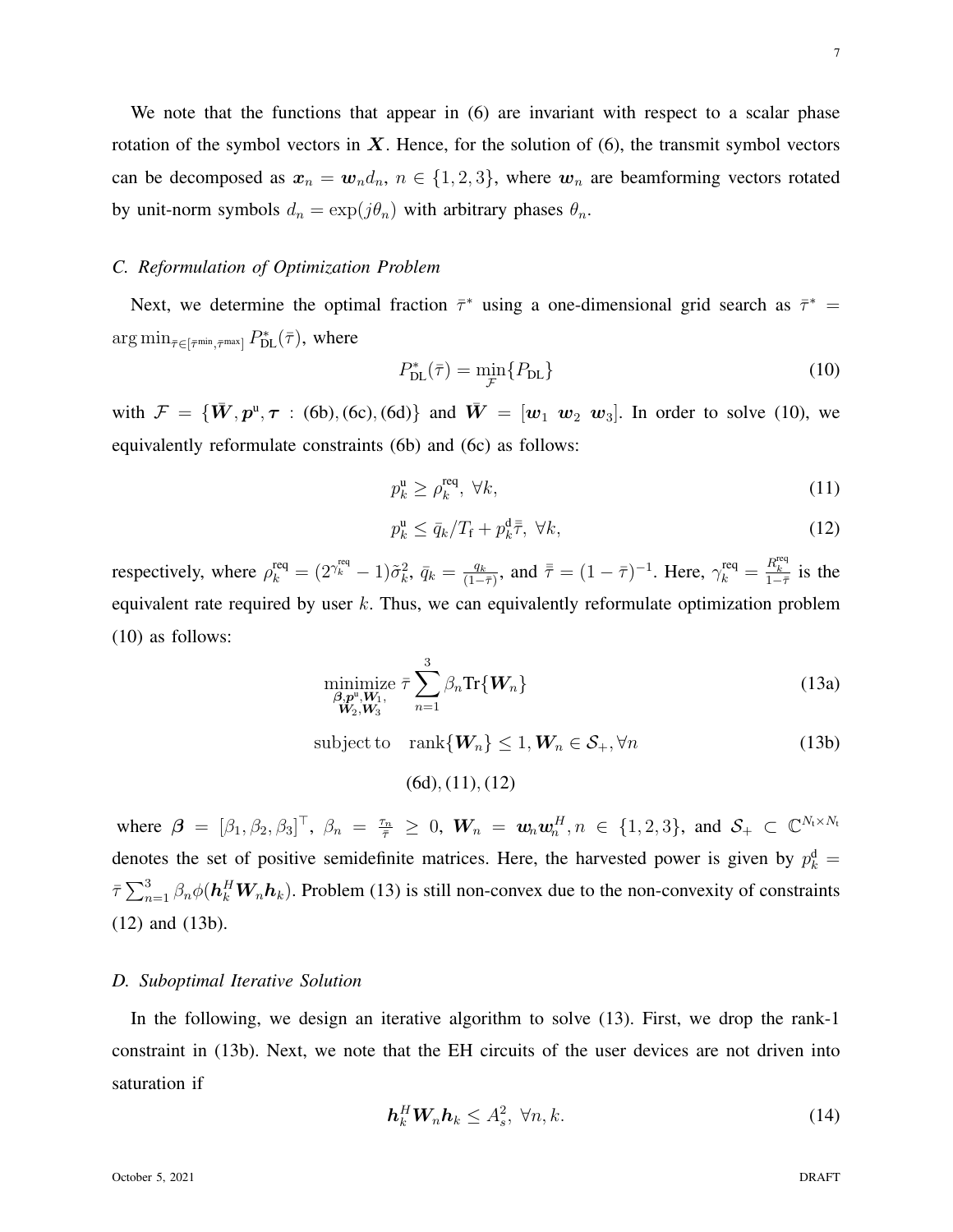Furthermore, if condition (14) holds, function  $\phi(\cdot)$  is convex and, thus, problem (13) can be efficiently solved via SCA [11]. Therefore, in the following, we assume that the EH circuits are not driven into saturation<sup>2</sup>, i.e., condition (14) holds. Thus, in iteration t of the algorithm, we linearize convex function  $\phi(\cdot)$  in (12) as follows [11]:

$$
\beta_n \phi(\mathbf{h}_k^H \mathbf{W}_n \mathbf{h}_k) \ge \phi'(\mathbf{h}_k^H \mathbf{W}_n^{(t)} \mathbf{h}_k) \text{Tr}\{\mathbf{H}_k \mathbf{V}_n\} +
$$
\n
$$
\beta_n \hat{\psi}(\mathbf{W}_n^{(t)}) \triangleq \Psi_k(\beta_n, \mathbf{V}_n; \mathbf{W}_n^{(t)}),
$$
\n(15)

where  $\hat{\psi}(\boldsymbol{W}_n^{(t)})=\phi(\boldsymbol{h}_k^H\boldsymbol{W}_n^{(t)}\boldsymbol{h}_k)-\phi'(\boldsymbol{h}_k^H\boldsymbol{W}_n^{(t)}\boldsymbol{h}_k)\text{Tr}\{\boldsymbol{H}_k\boldsymbol{W}_n^{(t)}\},\boldsymbol{V}_n=\beta_n\boldsymbol{W}_n,\boldsymbol{W}_n^{(t)}=\boldsymbol{V}_n^{(t)}$  $\int_n^{(t)}/\beta_n^{(t)},$  $\boldsymbol{H}_k = \boldsymbol{h}_k \boldsymbol{h}_k^H$  $k<sub>k</sub><sup>H</sup>$ , and  $\beta<sub>n</sub><sup>(t)</sup>$  and  $W<sub>n</sub><sup>(t)</sup>$  are the values of  $\beta<sub>n</sub>$  and matrix  $W<sub>n</sub>$  obtained in iteration  $t-1$ of the algorithm, respectively. Thus, we reformulate constraint (12) as follows:

$$
p_k^{\mathrm{u}} - \bar{\bar{\tau}} \bar{\tau} \sum_{n=1}^3 \Psi_k(\beta_n, \mathbf{V}_n; \mathbf{W}_n^{(t)}) \le \bar{q}_k / T_{\mathrm{f}}
$$
(16)

Finally, in iteration  $t$  of the algorithm, we solve the following optimization problem:

$$
\underset{\substack{\mathbf{V}_1,\mathbf{V}_2,\mathbf{V}_3\\\beta,p^u}}{\text{minimize}} \quad \bar{\tau} \sum_{n=1}^3 \text{Tr}\{\mathbf{V}_n\} \tag{17a}
$$

subject to  $V_n \in S_+$ ,  $\forall n$  (17b)

(6d), (11), (14), (16)

Optimization problem (17) is convex and, hence, can be solved via a convex solver, such as CVX [13]. In the following proposition, we show that although we dropped the rank-1 constraint in (13b), the solution of (17) satisfies rank ${V_n^*}\leq 1$ .

**Proposition 4.** *The solution of (17) satisfies* rank ${V_n^*} \leq 1, \forall n \in \{1, 2, 3\}.$ 

*Proof.* Please refer to Appendix D.

Hence, as solution of (13), we obtain  $\beta_n^* = \beta_n^{(t)}$  and  $w_n^* = \lambda_n \hat{w}_n^*$ <sup>\*</sup><sub>n</sub>, where  $\lambda_n$  and  $\hat{\boldsymbol{w}}_n^*$  $\frac{1}{n}$  are the non-zero eigenvalue and the corresponding eigenvector of  $W_n^* = V_n^{(t)}$  $r_n^{(t)}/\beta_n^{(t)}$ ,  $\forall n$ , respectively. The proposed algorithm<sup>3</sup> is summarized in Algorithm 1. Since the channel gains  $h_k$ , the required rates  $R_k^{\text{req}}$ <sup>req</sup>, and the initial energies  $q_k, \forall k$ , are known to the BS, problem (6) can be solved at the BS with Algorithm 1.

 $2$ Alternatively, as in [10], one can adopt an exhaustive search exhibiting high computational complexity to identify the users that are driven into saturation.

<sup>&</sup>lt;sup>3</sup>We note that the extension of Algorithm 1 to the multi-user case is possible.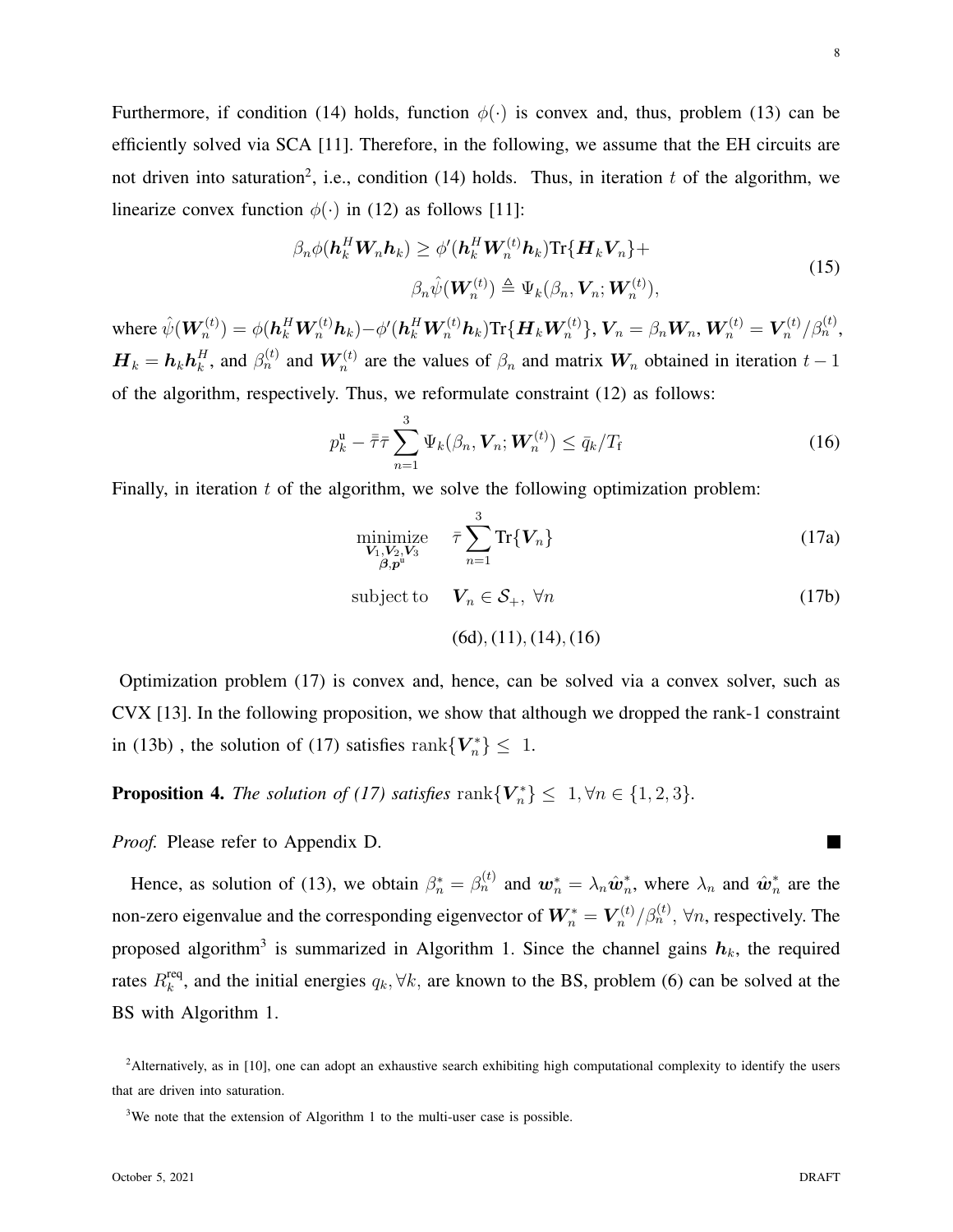Algorithm 1: Algorithm for solving (6) Initialize: Required rates  $R_k^{\text{req}}$ <sup>req</sup>, initial energies  $q_k, \forall k$ , and error tolerances  $\epsilon_{SCA}, \epsilon_{\tau}$ . 1. Set initial values  $\bar{\tau} = \bar{\tau}^{\min}$ ,  $i = 1$ . repeat 2. Determine required harvested powers  $\rho_k^{\text{req}}$ k 3. Randomly initialize  $V_n^{(0)}$ ,  $\forall n, \beta^{(0)}$ , set  $t = 0$ . repeat a. For given  $V_n^{(t)}$ ,  $\beta^{(t)}$ , obtain  $p^{\text{u}}$ ,  $V_n^{(t+1)}$ ,  $\beta^{(t+1)}$  as the solution of (17) b. Evaluate  $h^{(t+1)} = \bar{\tau} \sum_{n=1}^{3} \text{Tr} \{ V_n \}$ c. Determine  $\boldsymbol{W}^{(t)} = \boldsymbol{V}_n^{(t)}/\beta_n^{(t)}$ d. Set  $t = t + 1$ **until**  $|h^{(t)} - h^{(t-1)}| \leq \epsilon_{SCA}$ ; 4. Obtain  $\mathbf{w}_n^* = \lambda_n \hat{\mathbf{w}}_n^*, \forall n$ 5. Store  $\bar{\bm{W}}_i = [\bm{w}_1^*\bm{w}_2^*\bm{w}_3^*], \, \bm{\beta}_i = \bm{\beta}^{(t-1)}, \, \bm{p}_i^{\text{u}} = \bm{p}^{\text{u}}, \, \xi_i = \bar{\tau} \sum_n \beta_n^{(t-1)} \|\bm{w}_n^*\|_2^2$ 6. Set  $\bar{\tau} = \bar{\tau} + \epsilon_{\tau}$ ,  $i = i + 1$ . until  $\tau \geq \bar{\tau}^{\max}$ ; 7. Find index  $i^*$  yielding the minimum  $\xi$ Output:  $\bar{\tau}^* = \bar{\tau}^{\min} + (i^* - 1)\epsilon_{\tau}, \, \beta_{i^*}, \, \bar{W}_{i^*}, \, p_{i^*}^{\mathrm{u}}$ IV. NUMERICAL RESULTS

In this section, we evaluate the performance of the proposed resource allocation scheme via simulations. In order to enable reliable communication, we assume that the BS and each user device have a line-of-sight link. The noise variance is set to  $\sigma^2 = -110 \,\text{dBm}$ . We compute the path losses as  $\left(\frac{c_l}{4\pi d}\right)$  $\frac{c_l}{4\pi d_k f_c}$ )<sup>2</sup>, where  $f_c = 868 \text{ MHz}$ , and  $c_l$  and  $d_k = 10 \text{ m}, k \in \{1, 2\}$ , are the speed of light and the distance between the BS and user device  $k$ , respectively. Furthermore, the channel gains  $h_k$  follow Ricean distributions with Ricean factor 1. For the EH model in (1), we adopt parameter values  $\mu = 1.85, \nu = 2.2 \cdot 10^3, \lambda = 2.5 \cdot 10^{-7}, A_s^2 = 2 \cdot 10^{-4}$  as in [9]. For Algorithm 1, we adopt error tolerances  $\epsilon_{SCA} = 10^{-4}$  and  $\epsilon_{\tau} = 0.1$  and the initial energy for each user is set to  $q_k = 0$  J. All simulation results are averaged over 100 channel realizations.

In Fig. 2, we show the average transmit power  $P_{\text{DL}}$  as a function of sum rate  $R_{\Sigma}$ , where  $R_{\Sigma}$  =  $\sum_k R_k^{\rm req}$  $k^{\text{req}}$  and  $R_1^{\text{req}} = R_2^{\text{req}}$  $2<sub>2</sub>$ . As Baseline Scheme 1 and Baseline Scheme 2, we adopt the WPCN designs in [4] and [3], which are based on the sigmoidal and linear EH models, respectively. Since time fraction  $\bar{\tau}$  and covariance matrix X were optimized in [3] and [4], for the baseline schemes, in the downlink, we adopt  $\tilde{N} = \text{rank}\{\tilde{\boldsymbol{X}}\}$  symbol vectors with  $\tau_n = \bar{\tau}/\tilde{N}, n \in \{1, 2, \cdots, \tilde{N}\},$ and obtain these vectors from the dominant eigenvectors of  $X$ . First, we observe that for each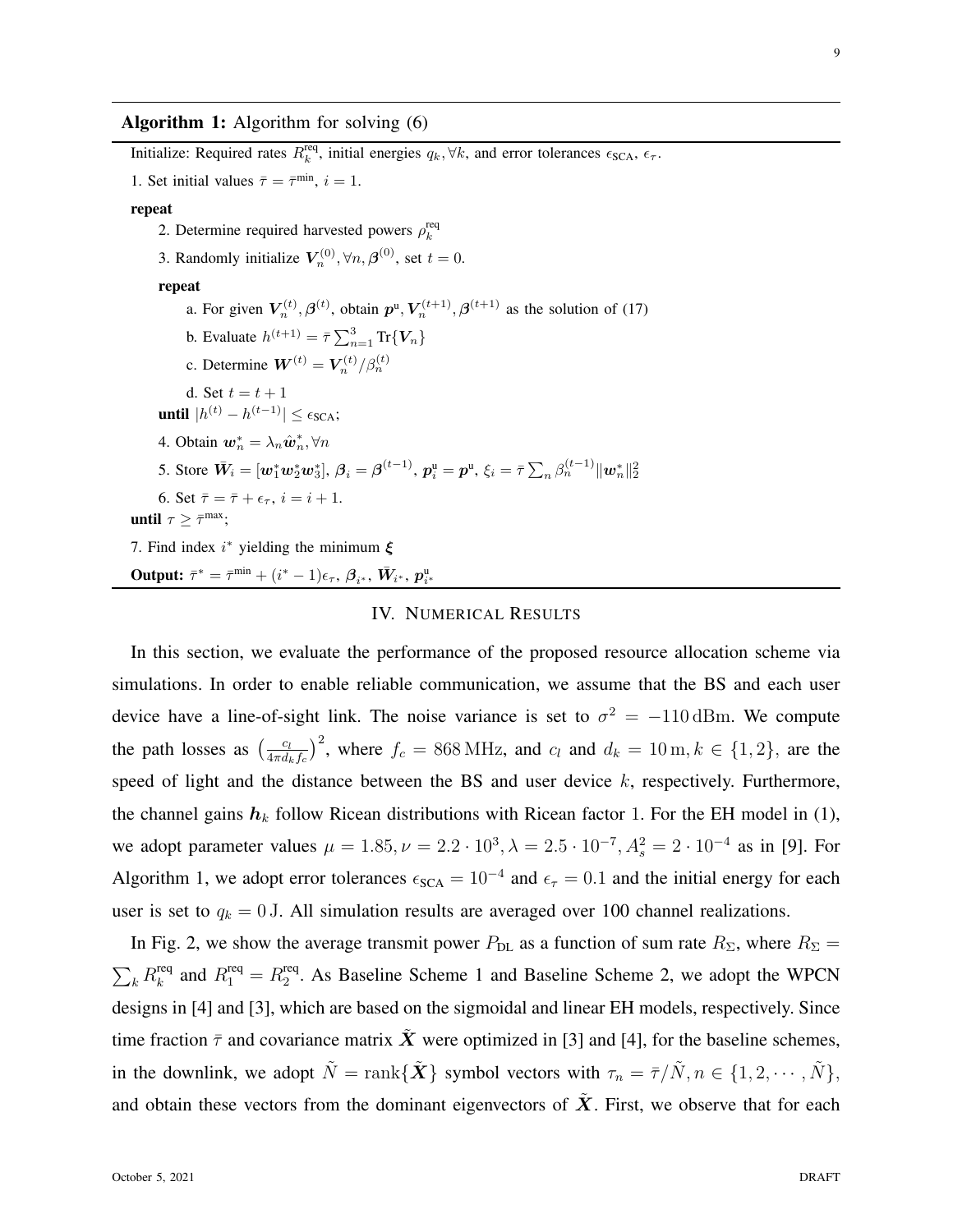

Fig. 2. Average transmit powers for different required rates and numbers of BS antennas.

considered system setup, the sum rates are bounded from above (indicated by the dashed green line) since the EH circuits are driven into saturation for high transmit power levels. Next, we note that for given  $N_t$  and  $R_{\Sigma}$ , the proposed scheme requires a significantly lower transmit power than the baseline schemes. This is due to the more accurate modelling of the EH circuits which enables the optimization of the instantaneous powers harvested at the user devices. Finally, since a higher number of BS antennas leads to beamforming gain and channel hardening, we observe a better system performance in this case.

## V. CONCLUSIONS

We considered two-user MISO WPCNs with non-linear EH circuits at the user devices, where the downlink and uplink transmission phases were utilized for power and information transfer, respectively. We formulated an optimization problem for the minimization of the transmit power in the downlink with per-user rate constraints in the uplink. We provided conditions for the feasibility of the formulated problem and the existence of a trivial solution, respectively. Next, for the case when the problem is feasible and the solution is non-trivial, we proved that three beamforming vectors are sufficient for optimal power transfer in the downlink. We obtained suboptimal solutions for these vectors via SDR and SCA. Our simulation results revealed that the proposed WPCN design outperforms baseline schemes based on linear and sigmoidal EH models.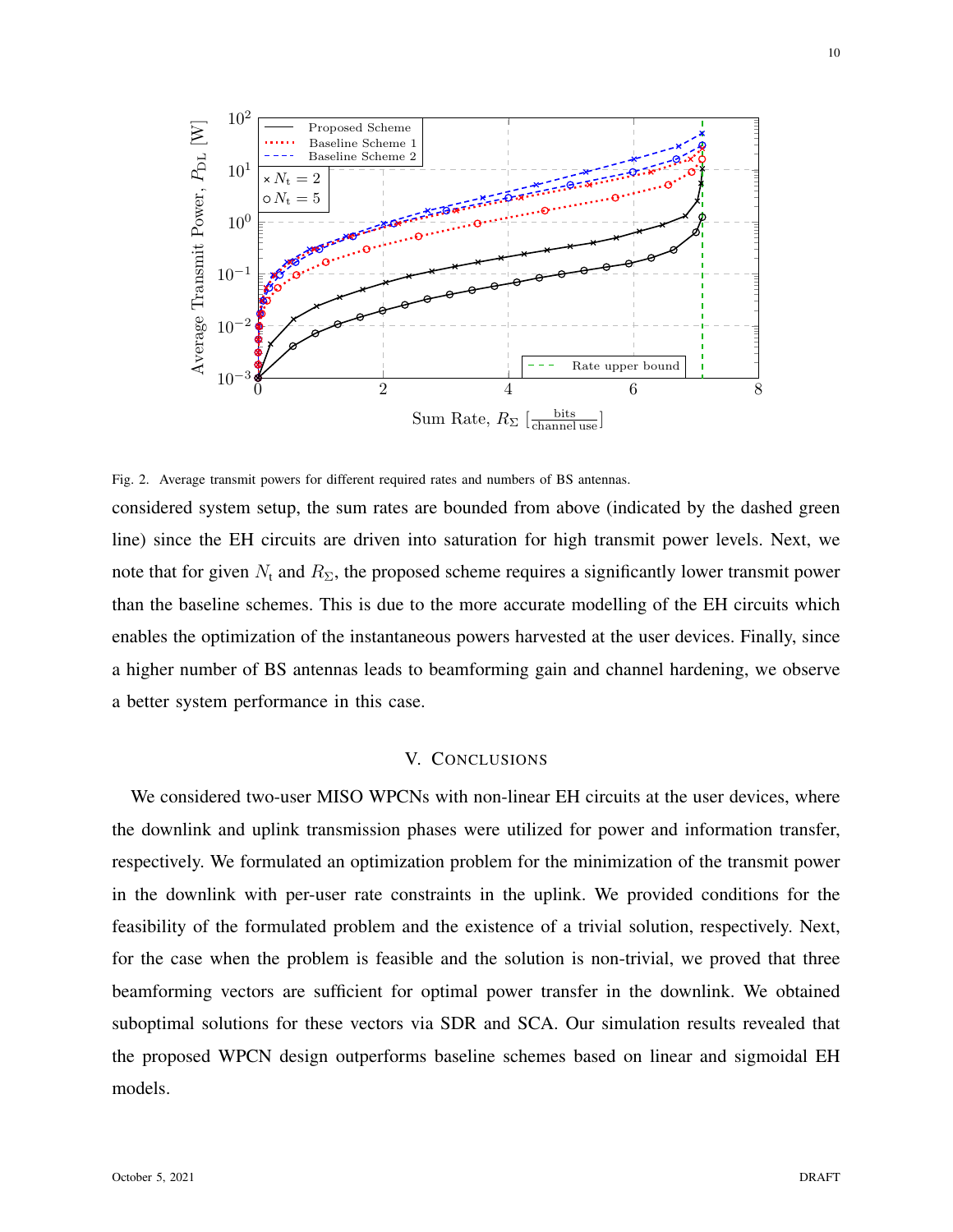# APPENDIX A: PROOF OF PROPOSITION 1

First, we note that the optimal value  $\bar{\tau}^*$  as solution of (6) can be obtained as  $\bar{\tau}^* = \arg \min P_{\text{DL}}^*(\bar{\tau})$ , where

$$
P_{\rm DL}^*(\bar{\tau}) = \min_{\mathcal{F}} \{ P_{\rm DL} \} \tag{18}
$$

and  $\mathcal{F} = {\tau, \mathbf{X}, p^u, N : (6b), (6c), (6d)}$ . Next, we equivalently reformulate optimization problem in (18) as follows:

$$
\underset{\beta, \mathbf{X}, N}{\text{minimize}} \ \bar{\tau} \sum_{n=1}^{N} \beta_n ||\mathbf{x}_n||_2^2 \tag{19a}
$$

subject to 
$$
\sum_{n=1}^{N} \beta_n \phi(|\boldsymbol{h}_k^H \boldsymbol{x}_n|^2) \ge \frac{g_k(\bar{\tau})}{\bar{\tau}}, \forall k
$$
 (19b)

$$
\sum_{n=1}^{N} \beta_n = 1,\tag{19c}
$$

where  $\beta = [\beta_1, \beta_2, \cdots, \beta_N]$  with  $\beta_n = \frac{\tau_n}{\bar{\tau}} \ge 0, n \in \{1, 2, \cdots, N\}$ , and  $g_k(\bar{\tau}) = (1 - \bar{\tau}) \left[ 2^{\frac{R_k^{\text{req}}}{1 - \bar{\tau}}} - \right]$  $1\overline{\partial}^2 - \frac{q_k}{T_s}$  $\frac{q_k}{T_f}$ . We note that the minimum transmit power  $P_{\text{DL}}^*(\cdot)$  in (18) can be evaluated as the value of the objective function (19a) obtained in the optimal point of problem (19). Here, for a given  $\bar{\tau}$ , function  $f_k(\bar{\tau}) \triangleq \frac{g_k(\bar{\tau})}{\bar{\tau}}$  $\frac{f(\tau)}{\tau}$  returns the minimum harvested power required at user k for uplink transmission with data rate  $R_k^{\text{req}}$ <sup>req</sup>. Since function  $\phi(\cdot)$  is bounded, problem (19) is feasible if and only if  $f_k(\overline{\tau}) \le \varphi(A_s^2), \forall k \in \{1,2\}$ . Hence, problem (6) is feasible if and only if  $\exists \overline{\tau} \in [0,1) : f_k(\overline{\tau}) \leq \phi(A_s^2), \forall k \in \{1,2\}.$  This concludes the proof.

# APPENDIX B: PROOF OF PROPOSITION 2

We note that the optimal value  $\bar{\tau}^*$  as solution of (6) can be obtained as  $\bar{\tau}^* = \arg \min P_{\text{DL}}^*(\bar{\tau})$ , where function  $P_{DL}^*(\bar{\tau})$  is given by (18). Furthermore, optimization problem (18) can be equivalently reformulated as in (19). Let us consider function  $f_k(\bar{\tau}) \triangleq \frac{g_k(\bar{\tau})}{\bar{\tau}}$  $\frac{f_1(\tau)}{\bar{\tau}}, k \in \{1, 2\}, \text{ in (19).}$ First, we note that  $f_k(\overline{\tau}) \to \infty$  for  $\overline{\tau} \to 1$ . Next, if condition (8) holds for user k, we have  $g_k(0) < 0$ , and hence,  $f_k(\overline{\tau}) \to -\infty$  for  $\overline{\tau} \to 0$ . Furthermore, if (8) holds, it can be shown that for the derivative  $f'_k(\overline{\tau})$  of function  $f_k(\overline{\tau})$ , we have  $f'_k(\overline{\tau}) > 0$ ,  $\forall \overline{\tau} \in [0,1)$ ,  $\forall k$ , and therefore, function  $f_k(\overline{\tau})$  is monotonic increasing,  $\forall k \in \{1, 2\}$ . Let us consider  $\overline{\tau}_2 \geq \overline{\tau}_1$ , where  $\bar{\tau}_n \in [0, 1), n \in \{1, 2\}$ , and denote the feasible sets of (19) corresponding to  $\bar{\tau} = \bar{\tau}_1$  and  $\bar{\tau} = \bar{\tau}_2$ by  $\mathcal{F}_1$  and  $\mathcal{F}_2$ , respectively. We note that if condition (8) holds  $\forall k \in \{1, 2\}$ , then  $\mathcal{F}_2 \subset \mathcal{F}_1$ , and hence,  $P_{\text{DL}}^{*}(\bar{\tau}_2) > P_{\text{DL}}^{*}(\bar{\tau}_1), \forall \bar{\tau}_1, \bar{\tau}_2 \in [0, 1)$ . Thus, we conclude that function  $P_{\text{DL}}^{*}(\cdot)$  is monotonic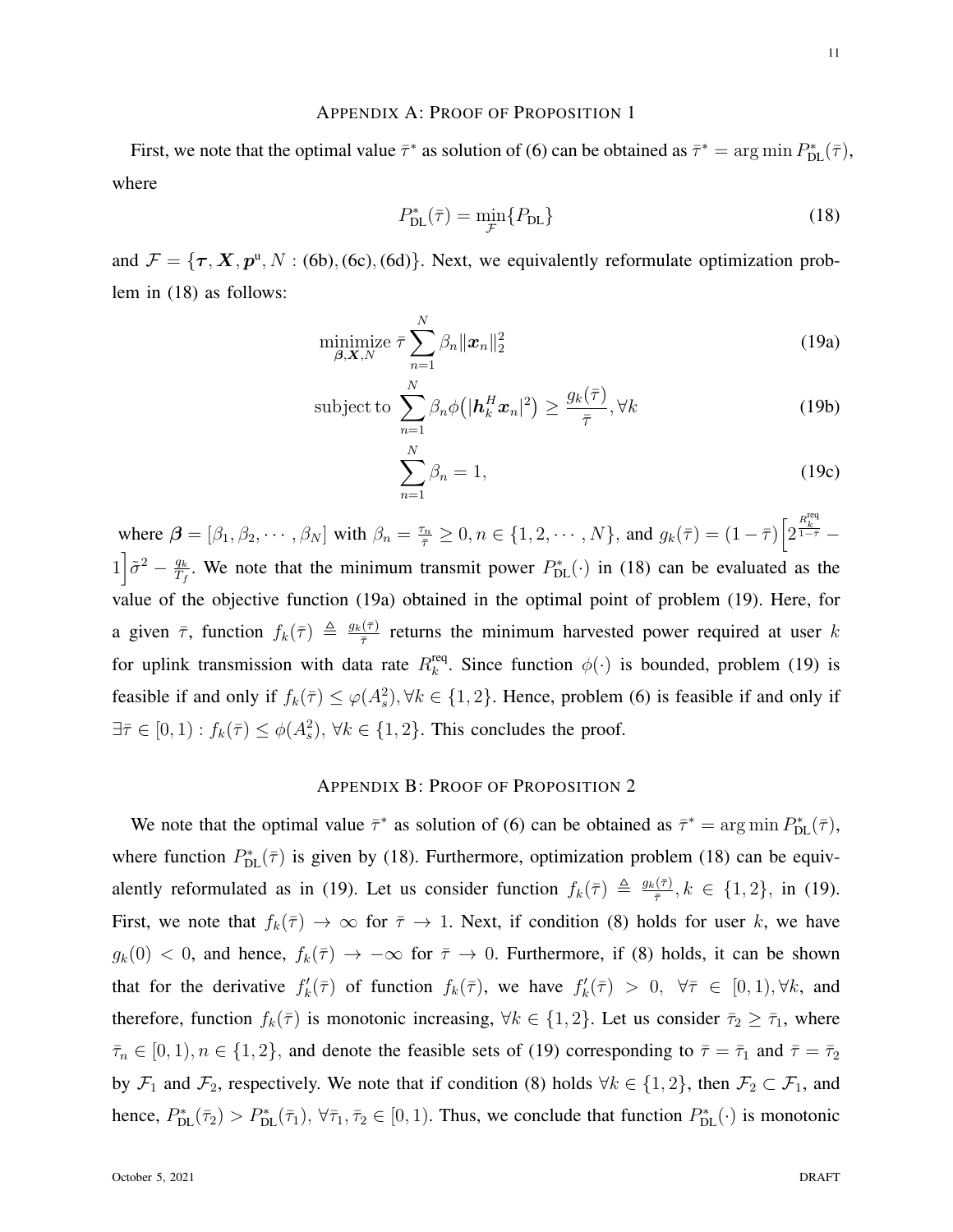increasing, and therefore, the optimal value is  $\bar{\tau}^* = 0$ . Hence, the optimal solution of (6) is trivial, i.e.,  $N^* = 0$ ,  $\tau^* = 0$ ,  $\tau^* = 0$ ,  $p_k^{u^*} = \left[2^{R_k^{req}} - 1\right]\tilde{\sigma}^2$ ,  $\forall k \in \{1, 2\}$ . This concludes the proof.

# APPENDIX C: PROOF OF PROPOSITION 3

We note that the optimal value  $\bar{\tau}^*$  as solution of (6) can be obtained as  $\bar{\tau}^* = \arg \min P_{\text{DL}}^*(\bar{\tau})$ , where function  $P_{DL}^*(\bar{\tau})$  is given by (18). Furthermore, optimization problem (18) can be equivalently reformulated as in (19). If problem (6) is feasible and condition (8) does not hold for any  $k \in \{1, 2\}$ , in (19), we have  $g_k(0) > 0$  and  $f_k(\overline{\tau}) \to \infty$  for  $\overline{\tau} \to 0$ . Moreover, it can be shown that for the second derivative of function  $f_k(\cdot)$ ,  $f''_k(\overline{\tau}) > 0$  holds  $\forall \overline{\tau} \in [0,1)$ , and hence, function  $f_k(\bar{\tau})$  is convex and reaches its minimum at  $\bar{\tau} = \bar{\tau}_k^{\max}$ . Furthermore, it can be shown that  $f_k(\bar{\tau}_k^{\max}) > 0$ ,  $\forall k$ . Thus, for  $\bar{\tau} \in [\bar{\tau}^{\max}, 1]$ , function  $P_{\text{DL}}^*$  is monotonic increasing and  $\bar{\tau}^* \in [0, \bar{\tau}^{\text{max}}]$ . Furthermore, if we assume that  $\bar{\tau} \in [0, \bar{\tau}^{\text{min}})$ , then  $\exists k \in \{1, 2\}$ , such that  $f_k(\bar{\tau}) > \varphi(A_s^2)$  and problem (19) is infeasible. Hence, the optimal  $\bar{\tau}^* \in [\bar{\tau}^{\min}, \bar{\tau}^{\max}]$ .

Finally, we prove that for the solution of (19), the optimal number of transmit vectors satisfies  $N^* \leq 3$ . To this end, let us consider a function  $\tilde{P}_{\text{DL}}(\bar{\tau}, \mathbf{X}, N)$  defined as

$$
\tilde{P}_{\text{DL}}(\bar{\tau}, \mathbf{X}, N) = \min_{\beta} \bar{\tau} \sum_{n=1}^{N} \beta_n ||\mathbf{x}_n||_2^2 \quad \text{subject to (19b), (19c).} \tag{20}
$$

For any given  $\bar{\tau} \in [\bar{\tau}^{\min}, \bar{\tau}^{\max}]$ , the optimal transmit power in (18) can be obtained as  $P_{\text{DL}}^*(\bar{\tau}) =$  $\min_{\{X,N\}} \tilde{P}_{DL}(\bar{\tau}, X, N)$ . Optimization problem (20) is linear in  $\beta$  and involves N variables and 3 constraints. We note that the solution of a linear optimization problem with  $\tilde{N}$  variables and  $\tilde{K} \leq \tilde{N}$  constraints is a vertex of the polytope defined by  $\tilde{K}$  constraints, and thus, has at most  $\tilde{K}$  non-zero elements [14]. Thus, for the optimal solution of (20) and, hence, (19) and (6), at most  $N^* = 3$  time slots have non-zero lengths. This concludes the proof.

12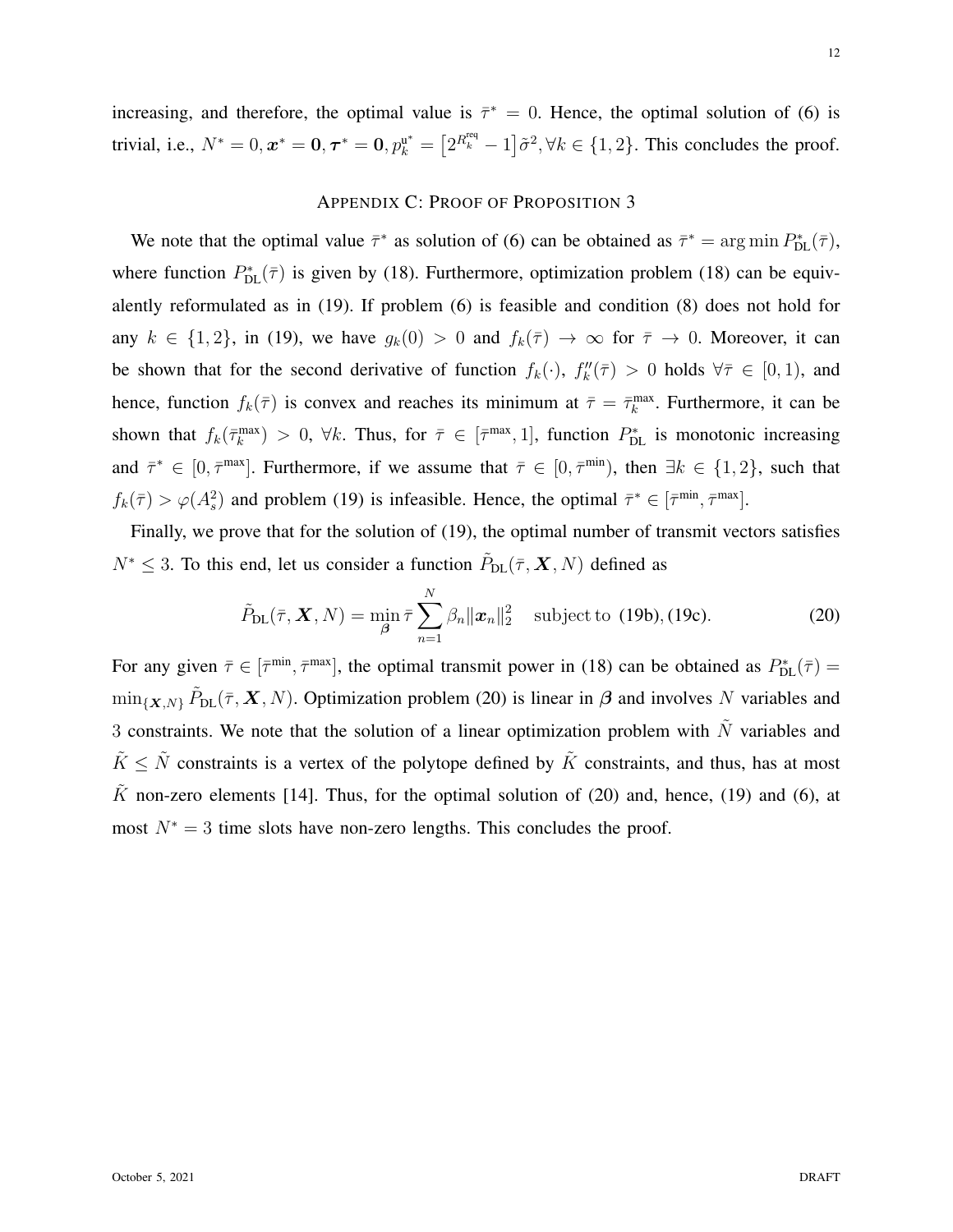## APPENDIX D: PROOF OF PROPOSITION 4

First, we rewrite convex problem  $(17)$  equivalently as follows:

$$
\underset{\mathbf{V}_1,\mathbf{V}_2,\mathbf{V}_3,\boldsymbol{\beta}}{\text{minimize}} \quad \sum_{n=1}^3 \text{Tr}\{\mathbf{V}_n\} \tag{21a}
$$

sub

$$
\text{eject to} \quad \bar{\bar{\tau}} \bar{\tau} \sum_{n=1}^{3} \left[ \phi'(\boldsymbol{h}_{k}^{H} \boldsymbol{W}_{n}^{(t)} \boldsymbol{h}_{k}) \text{Tr} \{ \boldsymbol{H}_{k} \boldsymbol{V}_{n} \} + \beta_{n} \hat{\psi}(\boldsymbol{W}_{n}^{(t)}) \right] + \bar{q}_{k} / T_{\mathrm{f}} \geq \rho_{k}^{\mathrm{req}}, \ \forall k, \qquad (21b)
$$

$$
\operatorname{Tr}\{\boldsymbol{H}_k \boldsymbol{V}_n\} - \beta_n A_s^2 \le 0, \ \forall n, k,
$$
\n(21c)

$$
\sum_{n=1}^{3} \beta_n = 1 \tag{21d}
$$

$$
\mathbf{V}_n \in \mathcal{S}_+, \ \forall n. \tag{21e}
$$

Since (21) is feasible and convex, strong duality holds and the gap between (21) and its dual problem is equal to zero [15]. We express the Lagrangian of (21) with respect to  $V_n$  as follows:

$$
\mathcal{L}(\boldsymbol{V}_n) = \text{Tr}\{\boldsymbol{V}_n\} - \sum_k (\mu_k \bar{\psi}_k - \lambda_k) \text{Tr}\{\boldsymbol{H}_k \boldsymbol{V}_n\} - \text{Tr}\{\boldsymbol{Y}_n \boldsymbol{V}_n\} + \gamma,
$$
\n(22)

where  $\mu_k$  and  $\lambda_k$ ,  $k \in \{1, 2\}$ , are Lagrangian multipliers associated with constraints (21b) and (21c), respectively, and  $\bar{\psi}_k$  collects all terms that do not depend on  $V_n$ . Here,  $Y_n$  is the Lagrangian multiplier associated with the constraint on  $V_n$  in (21e) and  $\gamma$  accounts for all terms that do not involve  $V_n$ . We note that the Karush-Kuhn-Tucker (KKT) conditions are satisfied for the optimal solution of (21) with respect to  $V_n$ , denoted by  $V_n^*$  $n^*$ , and the solutions  $\mu_k^*, \lambda_k^*, k \in \{1, 2\},$ and  $Y_n^*$  of the corresponding dual problem. The KKT conditions are given by

$$
\nabla \mathcal{L}(\boldsymbol{V}_n^*) = \mathbf{0}_{N_{\text{t}} \times N_{\text{t}}} \tag{23a}
$$

$$
\mu_k^* \ge 0, \lambda_k^* \ge 0, \mathbf{Y}_n^* \ge 0, \ \forall k \in \{1, 2\} \tag{23b}
$$

$$
\boldsymbol{Y}_n^* \boldsymbol{V}_n^* = \boldsymbol{0}_{N_t \times N_t},\tag{23c}
$$

where  $\nabla \mathcal{L}(\mathbf{V}_n^*)$  $(n_n^*)$  and  $0_{N_t \times N_t}$  denote the gradient of  $\mathcal{L}(\boldsymbol{V}_n^*)$  $(r_n^*)$  evaluated in  $V_n^*$  $n^*$  and the square all-zero matrix of size  $N_t$ , respectively. Next, we express condition (23a) as follows

$$
Y_n^* = I_{N_t} - \Delta,\tag{24}
$$

where  $\Delta = \sum_k (\mu_k^* \bar{\psi}_k - \lambda_k^*) \mathbf{H}_k^{\top}$ . Let us now investigate the structure of  $\Delta$ . We denote the maximum eigenvalue of  $\Delta$  by  $\delta^{\text{max}} \in \mathbb{R}$ . Due to the randomness of the channel, with probability 1, only one eigenvalue of  $\Delta$  has value  $\delta^{\text{max}}$ . Observing (24), we note that if  $\delta^{\text{max}} < 1$ , then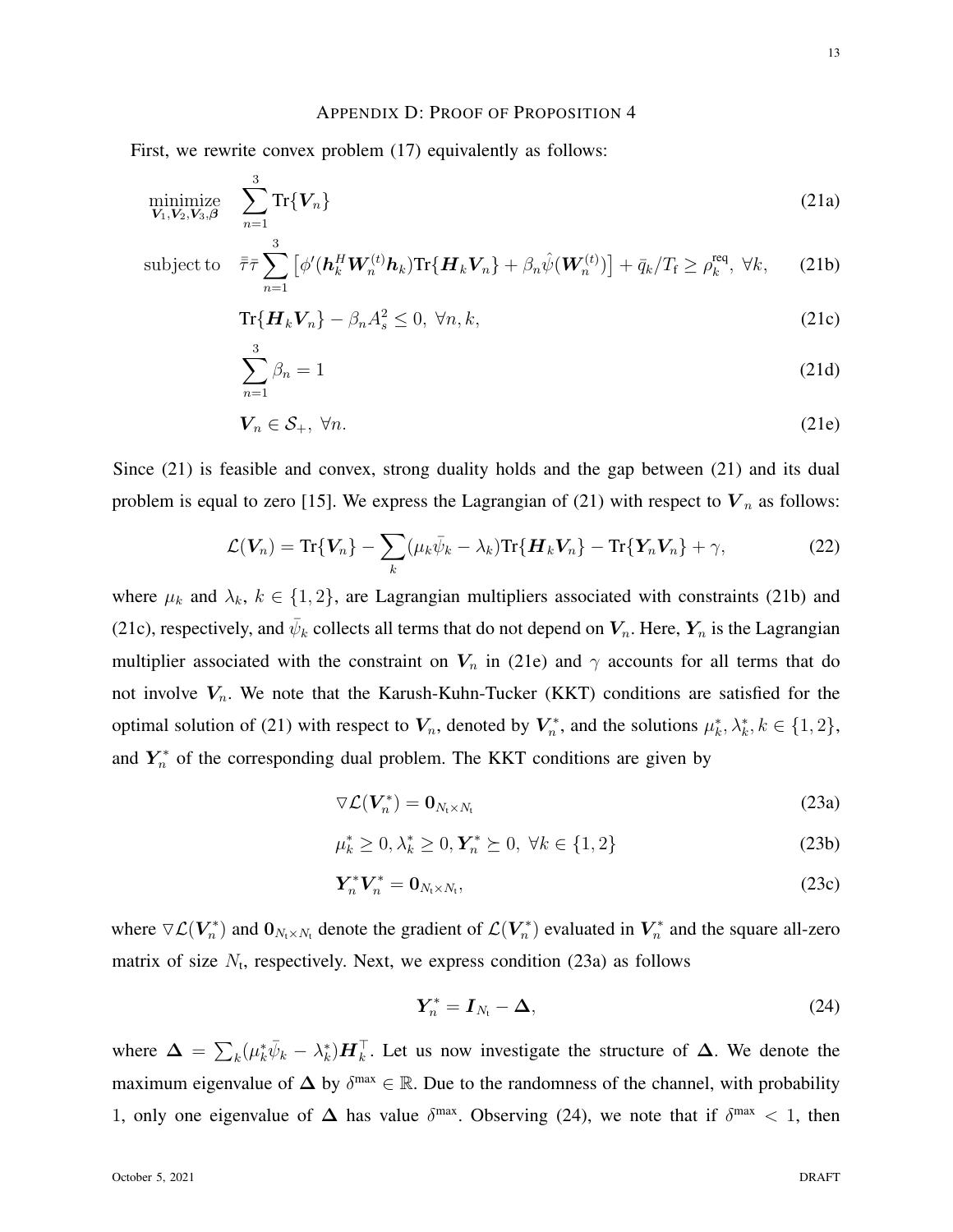$\boldsymbol{Y}_n^*$ <sup>r\*</sup> is a positive semidefinite matrix with full rank. In this case, (23c) yields  $V_n^* = 0_{N_1 \times N_1}$  and, hence, rank  $V_n^* = 0$ . Furthermore, if  $\delta^{\max} > 1$ , then  $Y_n^*$  $\tau_n^*$  is not a positive semidefinite matrix, which contradicts (23b). Finally, if  $\delta^{\max} = 1$ , then  $Y_n^*$  $\tilde{n}$  is a positive semidefinite matrix with rank ${Y_n^*} = N_t - 1$ . Then, applying Sylvester's rank inequality to (23c), we have

$$
0 = \operatorname{rank}\{\mathbf{Y}_n^*\mathbf{V}_n^*\} \ge \operatorname{rank}\{\mathbf{Y}_n^*\} + \operatorname{rank}\{\mathbf{V}_n^*\} - N_t
$$

$$
= \operatorname{rank}\{\mathbf{V}_n^*\} - 1.
$$
 (25)

Thus, we conclude that rank  ${V_n^*}\leq 1$ ,  $\forall n \in \{1, 2, 3\}$ . This concludes the proof.

## **REFERENCES**

- [1] S. Bi, Y. Zeng, and R. Zhang, "Wireless powered communication networks: An overview," *IEEE Wirel. Commun.*, vol. 23, no. 2, pp. 10–18, Apr. 2016.
- [2] B. Clerckx, R. Zhang, R. Schober, D. W. K. Ng, D. I. Kim, and H. V. Poor, "Fundamentals of wireless information and power transfer: From RF energy harvester models to signal and system designs," *IEEE J. Sel. Areas Commun.*, vol. 37, no. 1, pp. 4–33, Jan. 2019.
- [3] L. Liu, R. Zhang, and K.-C. Chua, "Multi-antenna wireless powered communication with energy beamforming," *IEEE Trans. Commun.*, vol. 62, no. 12, pp. 4349–4361, Dec. 2014.
- [4] E. Boshkovska, D. W. K. Ng, N. Zlatanov, A. Koelpin, and R. Schober, "Robust resource allocation for MIMO wireless powered communication networks based on a non-linear EH model," *IEEE Trans. Commun.*, vol. 65, no. 5, pp. 1984–1999, May 2017.
- [5] Z. B. Zawawi, Y. Huang, and B. Clerckx, "Multiuser wirelessly powered backscatter communications: Nonlinearity, waveform design, and SINR-energy tradeoff," *IEEE Trans. Wirel. Commun.*, vol. 18, no. 1, pp. 241–253, Jan. 2019.
- [6] J. Kim, B. Clerckx, and P. D. Mitcheson, "Signal and system design for wireless power transfer: Prototype, experiment and validation," *IEEE Trans. Wirel. Commun.*, vol. 19, no. 11, pp. 7453–7469, Nov. 2020.
- [7] N. Sakai, K. Noguchi, and K. Itoh, "A 5.8-GHz band highly efficient 1-W rectenna with short-stub-connected highimpedance dipole antenna," *IEEE Trans. Microw. Theory Tech.*, vol. 69, no. 7, pp. 3558–3566, Jul. 2021.
- [8] E. Boshkovska, D. W. K. Ng, N. Zlatanov, and R. Schober, "Practical non-linear energy harvesting model and resource allocation for SWIPT systems," *IEEE Commun. Lett.*, vol. 19, no. 12, pp. 2082–2085, Dec. 2015.
- [9] R. Morsi, V. Jamali, A. Hagelauer, D. W. K. Ng, and R. Schober, "Conditional capacity and transmit signal design for SWIPT systems with multiple nonlinear energy harvesting receivers," *IEEE Trans. Commun.*, vol. 68, no. 1, pp. 582–601, Jan. 2020.
- [10] N. Shanin, L. Cottatellucci, and R. Schober, "Harvested power region of two-user MISO WPT systems with non-linear EH nodes," *arXiv preprint arXiv:2103.13802*, 2021.
- [11] Y. Sun, P. Babu, and D. P. Palomar, "Majorization-minimization algorithms in signal processing, communications, and machine learning," *IEEE Trans. Signal Process.*, vol. 65, no. 3, pp. 794–816, Feb. 2017.
- [12] N. Shanin, L. Cottatellucci, and R. Schober, "Optimal transmit strategy for multi-user MIMO WPT systems with non-linear energy harvesters," *arXiv preprint arXiv:2105.04833*, 2021.
- [13] M. Grant and S. Boyd, "CVX: Matlab software for disciplined convex programming, version 2.0 beta (2013)," *URL: http://cvxr. com/cvx*, 2015.